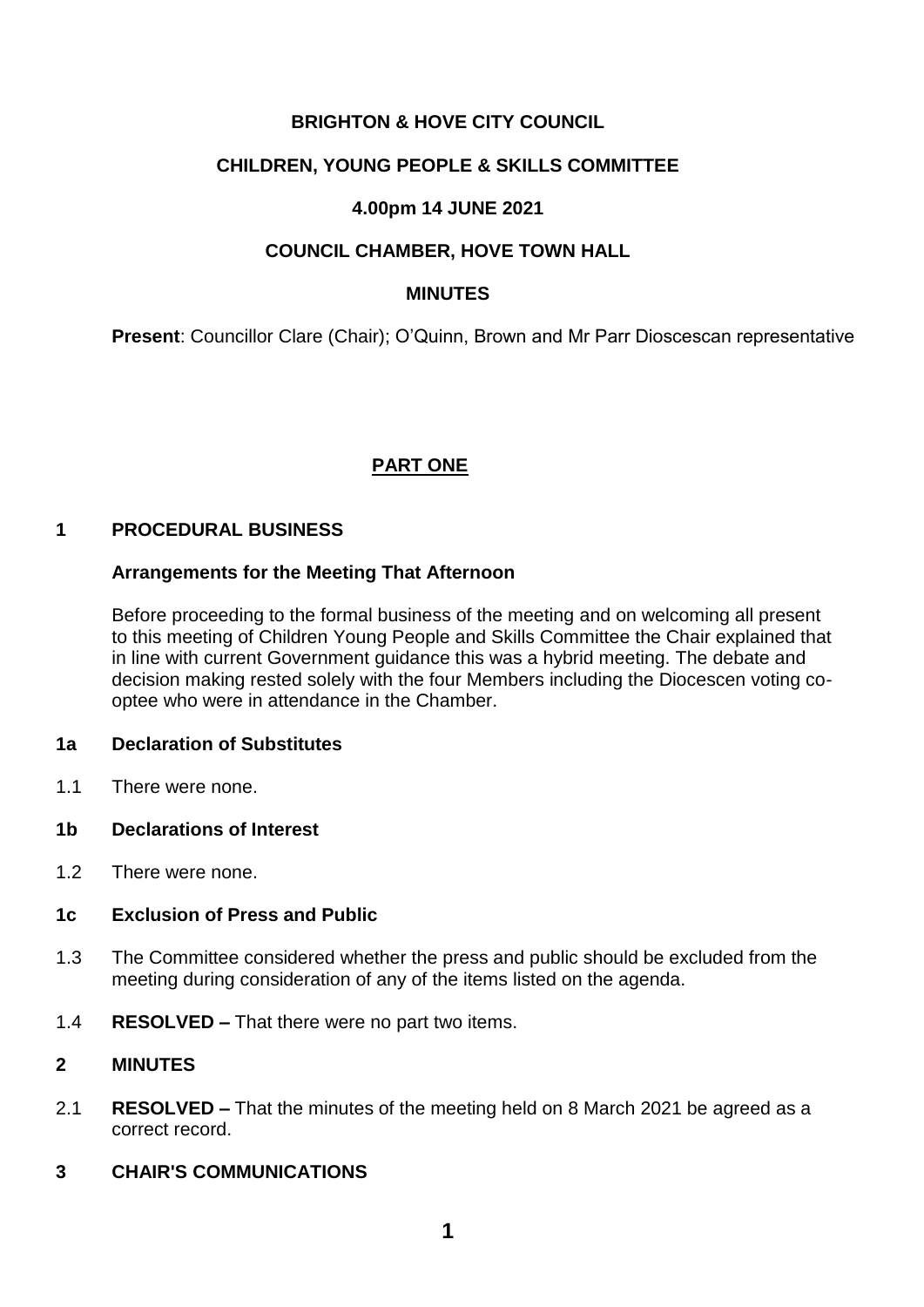3.1 The Chair gave the following communication:

"I want to start by acknowledging this is a stranger committee than usual, as many of our colleagues and co-optees have agreed to limit their attendance at this meeting. You will be missed – and I look forward to a time when it is safe to have us all return to this chamber.

While some members are not attending, I have agreed to reflect some of their comments today, and thus there may be occasions where I am reading statements on behalf of other committee members.

We have had some changes in committee members and I therefore wanted to thank the following former committee members who no longer sit on Children, Young People and Skills,

Cllr Dee Simson

Cllr John Allcock

And my former Deputy Chair, Cllr Elaine Hills who is now Deputy Chair on housing **Committee** 

And with this, also welcome our new committee members

Cllr Anne Meadows

Cllr Jackie O'Quinn

And Cllr Joe John, who now serves as deputy on this committee. As she is not present at today's committee, Zoe has asked me to say on her behalf:

*Thank you Chair for reading my message to the Children's, Young People and Skills Committee*

*I am thrilled to be able to join the committee as the Deputy Chair and Chair of Corporate Parenting and I am disappointed not to be able to join my first meeting in person.I want to thank Cllr Hills for all the work she has done, I am aware I have very big shoes to fill! I look forward to supporting The Chair and working with Officers and colleagues across*  parties to support our services and networks for the people of our city. For the Green Group of Councillors, our roles and responsibilities are as follows:

Cllr John will lead on safeguarding and care.

Cllr Lloyd will lead on health, SEN and disabilities

Cllr Nield will continue to lead on schools and early years

And alongside having an overview of the whole portfolio, I will lead on youth engagement, skills and employment.

I have a few matters to highlight before we move on to today's agenda:

Firstly, I want to commend our social work team who are doing an incredible amount of work on anti-racist social work practice. The work was recently highlighted in a blog on the Government website, written by our Principal Social Worker Tom Stibbs.

Our Youth Offending Service, who recently had an inspection. The results of this will be published soon, and I want to congratulate you on the results ahead of publication.

On 30June, there will be an apprenticeship graduation ceremony for apprentices who have completed their apprenticeship in Brighton and Hove between 1 January 2020 and 31 May 2021. If this is you, or you know of a former apprentice who this relates to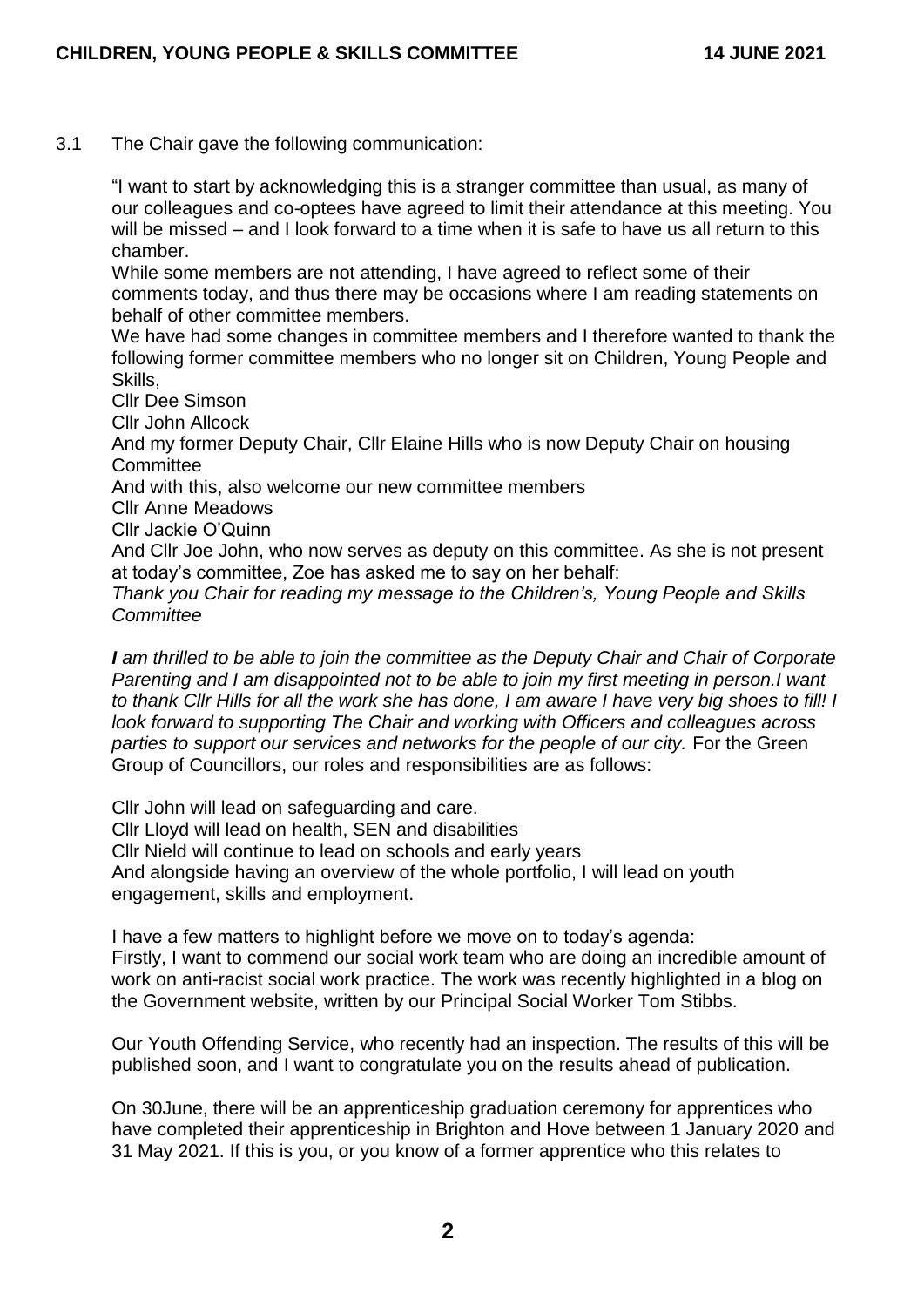please do encourage them to book before 22 June. The Mayor will be speaking at the event on behalf of the city council.

A lot of work has continued on the SEND partnership board and SEND strategy. Thank you to all partners for their work on this and on improving outcomes for our young people with SEND.

On a matter of youth engagement, can I thank the Youth Council for inviting me to their recent meeting to listen to the work they're doing on the environment. I'm also really excited that they've been working with Epping Forest Youth Council recently, which is supported by the youth worker who supported me as a young person. The pandemic has increased youth unemployment so I'm really pleased that our youth employment hub has got a step further to opening. I look forward to visiting it in July.

During this meeting, the Government may well be announcing their plans regarding reopening next Monday. Since the last Committee, Government have changed their rules regarding the wearing of masks in schools to some criticism. Previously, our local public health teams had more of a role to issue advice on this but now we have to seek permission from the Department for Education if there's an outbreak and we want to advise mask wearing again. While local public health teams, and local authorities like ours, who have challenged the Government previously are getting things right, the Government who are getting things wrong want to hold our hand through it.

This week is refugee week and today Kent County Council have stopped supporting UASCs who arrive at their ports. I wanted to reassure committee members of our commitment to take young people through the national transfer scheme and that we will continue to support them. Sadly, last week the government announced they would not make participation in the NTS mandatory so local councils who do not support refugees will continue to get away without doing so. As a city of sanctuary, we remain open.

I'd like to end by talking about One World Nursery–and the campaign to save it. One World Nursery is well regarded – it is a nursery of sanctuary and in the University of Brighton's Bronze Athena Swan award for equalities, One World is particularly highlighted. So it seems wrong that the University of Brighton is pressing ahead with the closure of this valued provision in the Moulsecoomb community.The One World Nursery campaign has the full support of the Green Group of councillors.

There has always been a need in our city for high quality nursery provision, but this has never been more important coming out of the pandemic. The government themselves have highlighted the need for good early years support. This is in part why we will be discussing our early help review later on the agenda but for One World, it doesn't seem like the decision has been made on the basis of the real quality of the provision.

It's been made due to the financial cost to the university of Brighton of the provision, ignoring the support it provides to staff & students who need care for their children and ignoring the links created to the community through having One World Nursery there. I would like to urge the university to reconsider, and keep One World open.

# **4 CALL OVER**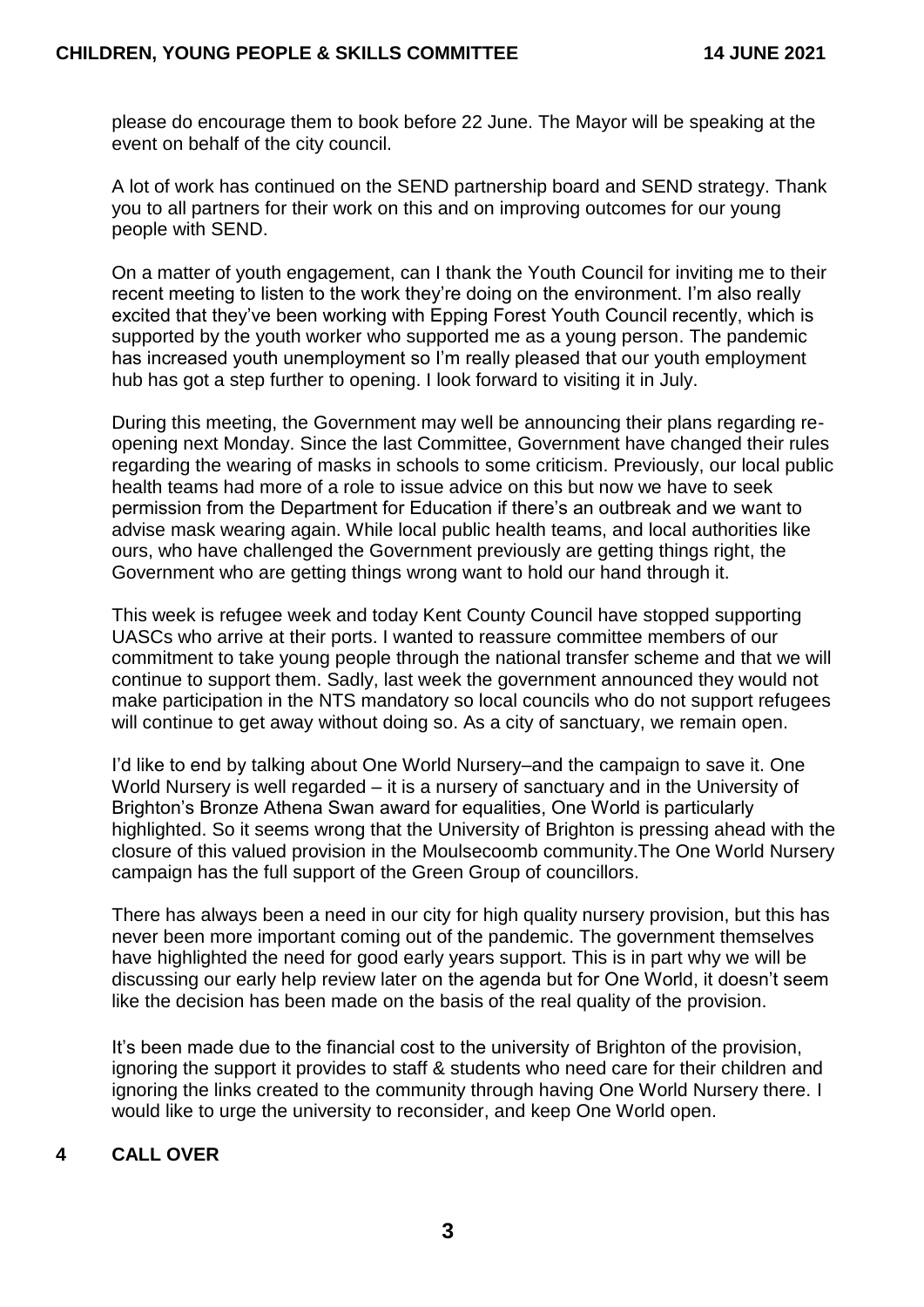# **CHILDREN, YOUNG PEOPLE & SKILLS COMMITTEE 14 JUNE 2021**

4.1 It was agreed that all items appearing on the agenda be reserved for discussion with the exception of Item 9, - Environmental Education Strategy which was agreed without discussion.

# **5 PUBLIC INVOLVEMENT**

**5a Petitions**

#### **School Places for Catchment Children – Item referred from Council Meeting, 25 March 2021**

- 5.1 It was noted that the petition referred to above had been considered debated at and referred from the Council meeting held on 25 March 2021 and was set out at pages 29 – 34 of the agenda.
- 5.2 **RESOLVED –** That the contents of the petition be noted and received.

#### **5b Written Questions**

5.3 There were none.

#### **5c Deputations**

5.4 It was noted that two deputations had been received.

## **5c (i) Climate Change and Plant Based Days in Schools – Referred from Council, 25 March 2021**

- 5.5 It was noted that the deputation referred to above had been presented and referred from the meeting of Full Council held on 25 March 2021 and was set out at pages 35 – 38 of the agenda. The Chair explained that this item was covered by a report appearing elsewhere on the agenda and it was therefore recommended that the deputation be received and noted.
- 5.6 **RESOLVED –** That the contents of the deputation be noted and received.

## **5c (ii) Anti – Racism Schools Strategy**

- 5.7 A deputation received from Mr Hart had been received and had been circulated as an addendum to the main agenda. Mr Hart was invited to address the Committee for five minutes in support of his deputation.
- 5.8 The Chair responded in the following terms: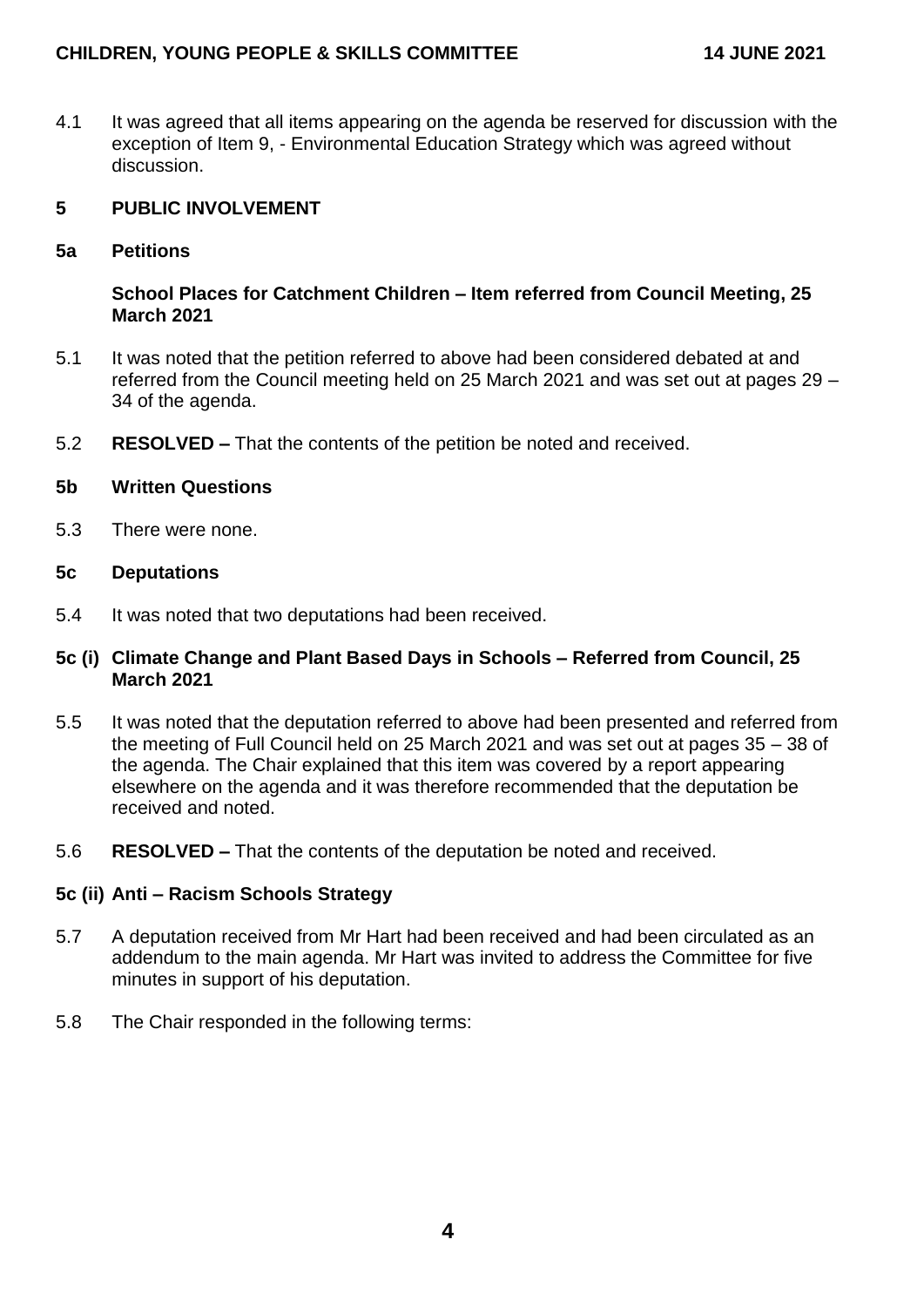# **CHILDREN, YOUNG PEOPLE & SKILLS COMMITTEE 14 JUNE 2021**

"We apologise for our delay in response to your freedom of information request, it must be frustrating, but as it involves external providers we need to liaise with them and we will respond as soon as we are able to.

The council has pledged to be an [anti-racist council](https://www.brighton-hove.gov.uk/becoming-anti-racist-city) with an immediate focus on addressing racial discrimination and disadvantage across all our public services and within our own organisation. The work is central to the council's legal duties under the Equality Act 2010 to eliminate discrimination, advance equality of opportunity and foster good relations between communities, as well as to encourage civic engagement by under-represented groups.

As a council we believe that racism is not just the product of individual bias or prejudice, but something embedded in our systems which is why the rich, ethnic diversity in our city is not represented in council or teacher employees. Talking about systemic racism is not divisive, but racism is.

Our racial literacy training for schools explains that we are all one human race, and that race is a social construct used for example to justify slavery and the holocaust. By understanding the history of racism, we will equip school staff to take steps to prevent and mitigate the experiences of racism in our communities.

Critical race theory is our lens for developing our understanding of the complexities of racism and not an ideology. There is nothing in our strategy that aims to engender guilt or victimhood and the development of critical thinking skills is one element of our educational input.

Staff training is just one aspect of the anti-racist schools strategy. In the latest version of the strategy it is made clear that the local authority does not plan to make any training offered to schools mandatory, although schools will be encouraged to work in partnership with us under the strategy. Schools are also free to engage any training provider to deliver training to their staff in line with school values and policy. The provider they have chosen has delivered a lot of training for the council and in Brighton & Hove schools and has received positive feedback.

Children and Young People's Committee voted not only in support of the draft strategy but also the Notice of Motion that it was derived from. Last summer nearly 2000 people signed a petition which was debated at council and which specifically highlighted the need for work in schools and it is my understanding that people who engaged with the strategy were overwhelmingly in support of it. Since the engagement activity changes have been made to ensure visibility of communities who are racialised as white but also experience racism (Jewish community, Gypsy Roma Traveller communities). So I do not take your criticism that the public would not support this work.

I'm really proud of the work we are doing in our schools to be anti-racist, and the wider work across the council.

We accept that as a council we have a lot to learn and a lot to do to prevent and mitigate against the racism that pupils, students and their families have told us happens in our schools. We are proud of how Brighton & Hove schools are engaging with us and leading on this complex work and hopeful that our approach will make a difference. We note that your Deputation does not provide us with any idea of how we can respond to racism in Brighton."

**5** 5.9 The Committee agreed to note the deputation response and that a copy of the response be provided to Mr Hart.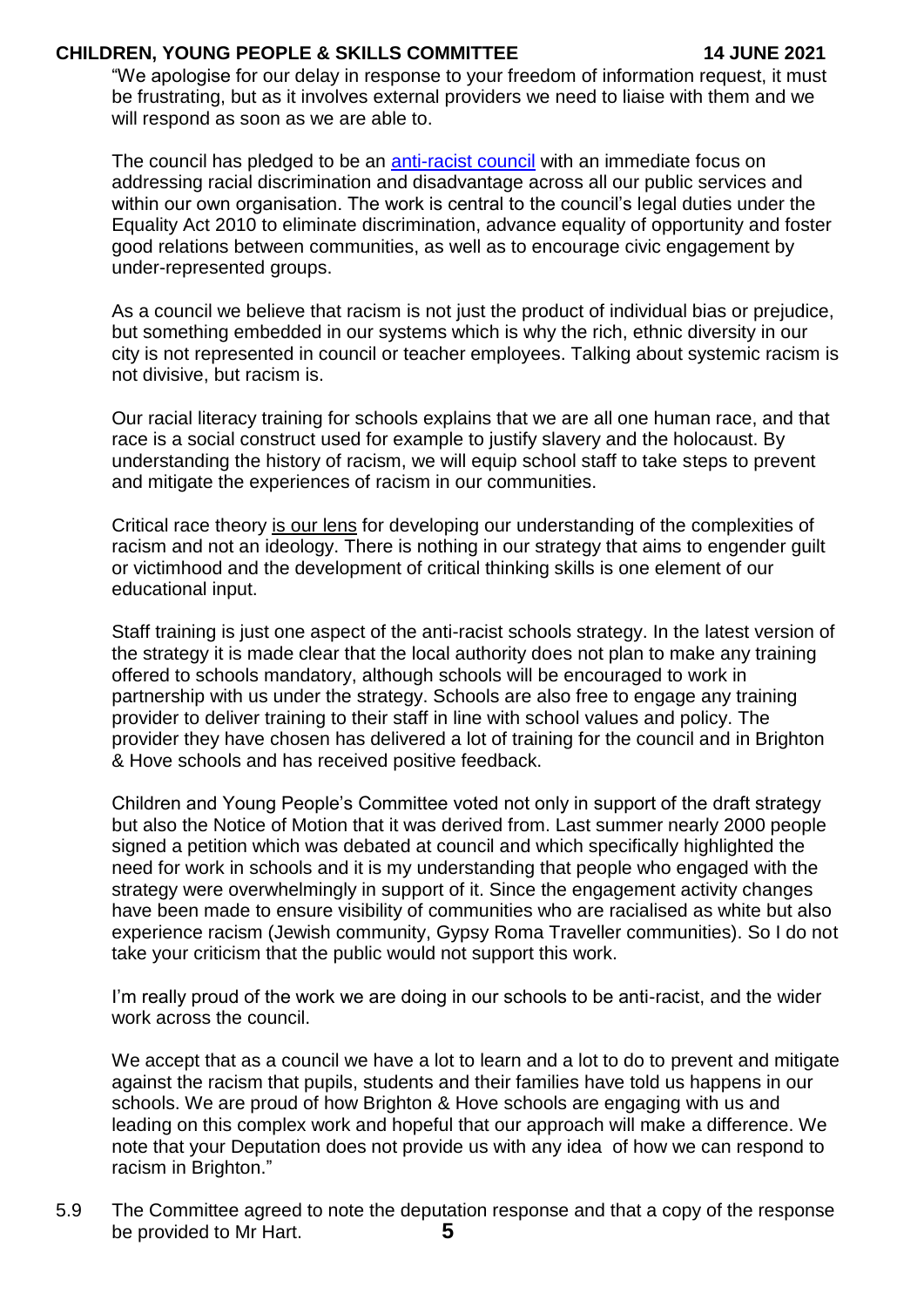5.10 **RESOLVED –** That the deputation and response given to it be noted and received.

# **6 MEMBER INVOLVEMENT**

- **6a Petitions**
- 6.1 There were none.
- **6b Written Questions**
- 6.2 There were none.
- **6c Letters**
- 6.3 There were none.

#### **6d Notices of Motion**

# **Future Funding to Mitigate the Impact of Covid 19 on Children, Young People and Households.**

- 6.4 It was noted that the above notice of motion had been referred from the meeting of Council held on 25 March 2021 set out on pages 41 – 48 of the agenda. The Chair recommended that this a response to the notice of motion should form the subject of a report to a future meeting of the Committee.
- 6.5 **RESOLVED –** That the notice of motion be noted and that it form the subject of a report to a future meeting of the Committee.

## **7 NOTICE OF MOTION - MOULSECOOMB PRIMARY SCHOOL - SURVEY OF PARENTAL VIEWS**

- 7.1 The Committee considered a report of the Executive Director Families, Children and Learning prepared in response to the Notice of Motion put at and referred from Council on 25 March 2021 requesting that a special meeting of the Committee be held in order to consider the need to conduct a further urgent ballot of parents and carers of children at Moulsecoomb Primary School on whether they were in favour or opposed to the forced conversion of the school to an academy trust selected by the Regional Schools Commissioner.
- 7.2 It had not been possible to hold a special meeting of the Committee during the preelection period and this matter was therefore being considered at the first Children, Young People and Skills (CYP&S) Committee meeting since the elections held on 6 May 2021. The report recommended that the Committee did not facilitate the holding of a further ballot by the school for the reasons set out in the report.
- 7.3 Councillor O'Quinn referred to comments conveyed to her by Councillor Grimshaw a fellow Committee member in whose ward the school was situated. Parents of children attending the school and living in the area had made their views very clear, with 93 of them had stated that they would remove children should a forced academisation of the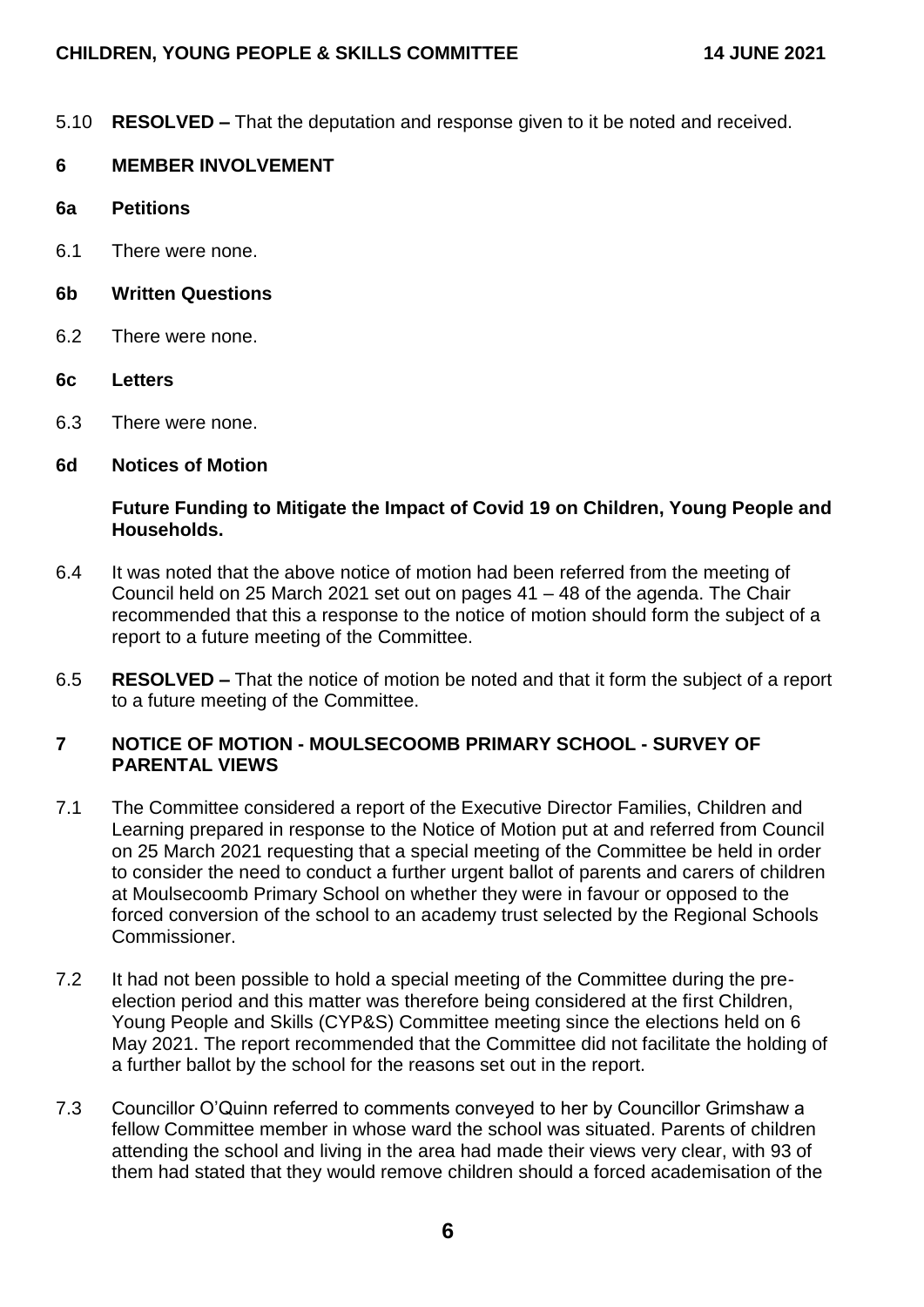school take place. On that basis she did not consider a new/further ballot was necessary.

- 7.4 Councillor Brown considered that it would be beneficial to have a period of calm which would enable the school governing body to focus on taking the steps it considered were appropriate to represent the community and the best interests of the school under the Academy Order.
- 7.5 The Chair, Councillor Clare stated that the council would continue to support and provide support and guidance to the school as necessary. However, the appointment of the sponsor by the Department for Education and logistics of holding a further ballot during the pandemic and potential negative impact outweighed any possible benefits of holding a further ballot.
- 7.6 A vote was taken non each of the recommendations in turn.
- 7.7 **RESOLVED -** (1) That the Committee does not pursue a further ballot of parents and carers of children at Moulsecoomb Primary School; and

(2) That the Committee note that the Department for Education have announced the appointment of Pioneer Academy Trust as the sponsor for the school.

**Note:** Councillor O'Quinn abstained from voting in respect of (1) above.

# **8 THE FUTURE OF SECONDARY SCHOOLS PLACES IN BRIGHTON AND HOVE**

- 8.1 The Committee considered a report of the Executive Director Families, Children and Learning which considered the future projection of secondary aged pupils needing places in the city's schools and compared this to the number of places currently available.
- 8.2 The report proposed that a pre-consultation engagement exercise was undertaken to consider what proposal should be put forward in a future formal public consultation regarding the admission arrangements for the city's secondary schools. The council was actively seeking to develop a strong consensus across the city about what action should be taken.
- 8.3 Councillor Brown stated that she supported the report recommendations considering that it was timely for the current problems to be addressed. It was explained in answer to further questions that the Executive Director explained that the Assistant Director, Education and Skills and herself had met with all secondary school heads, there had been no consensus and a variety of views had been expressed .
- 8.4 Councillor O'Quinn asked how many students who had been unsuccessful in obtaining places at Varndean had subsequently accepted places at other schools. The Executive Director explained that she did not have that information immediately available but would be able to provide that outside the meeting.
- 8.5 It was confirmed that based on existing predictions it was not envisaged that additional accommodation would be required, although the situation would continue to be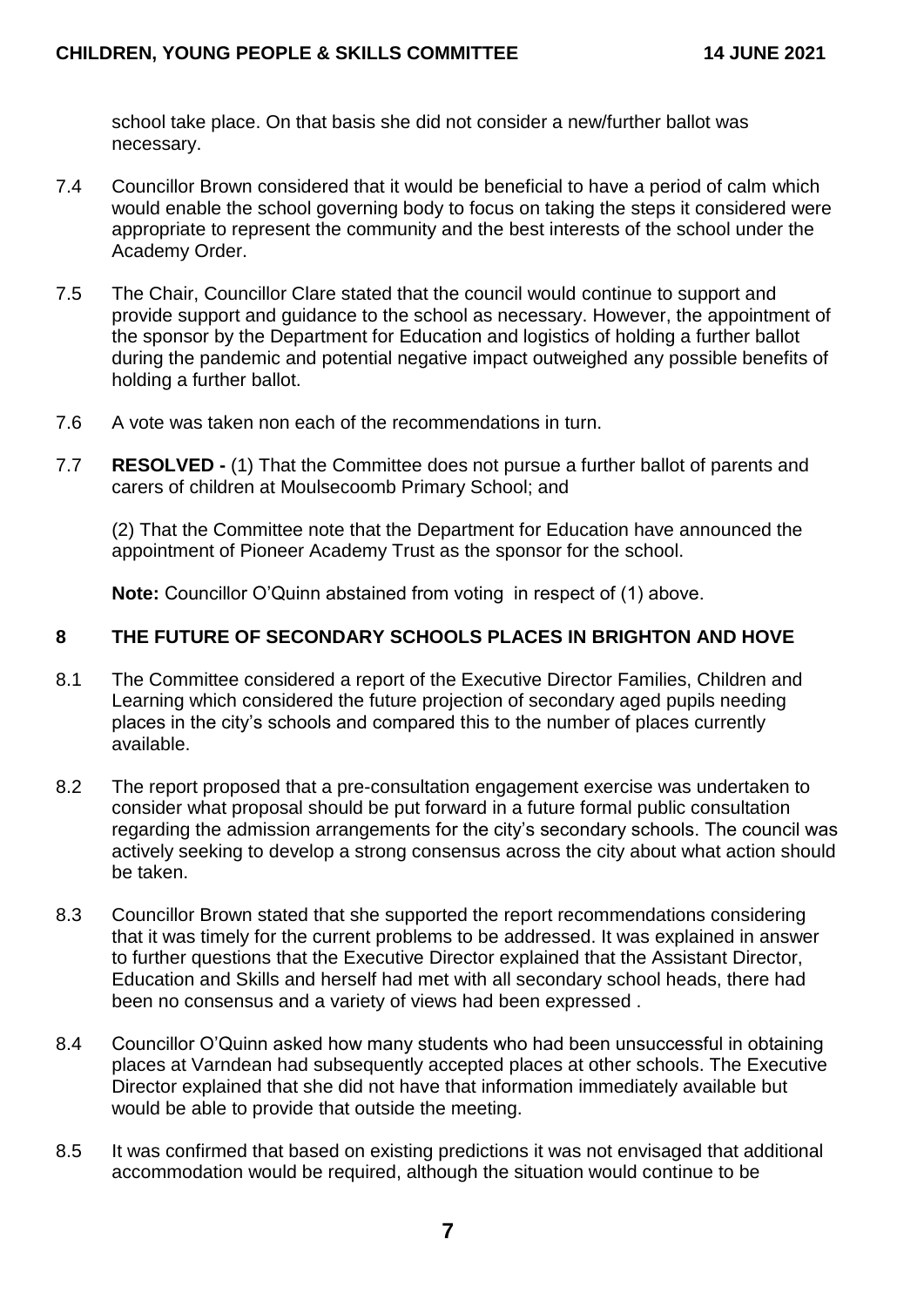reviewed. It was very important to support the city's family of schools as whole and to seek to avoid actions which would have a detrimental impact on other schools. If non-L A schools altered their existing arrangements that could have a detrimental impact and the Executive Director confirmed that conversations were taking place with local academies and free schools.

- 8.6 In answer to further questions it was explained that the consultation timeframe which had been set was considered to be adequate and that feedback would be gathered online and from public meetings.
- 8.7 Councillor O'Quinn stated that new housing developments were planned across the city which included family units, it was important that this was taken account of when making future projections. It was confirmed that demographic projections were being made over a ten year period.
- 8.8 Mr Parr stated that projections for primary schools were lagging behind currently and The Executive Director explained that the Assistant Director, education and Skills and herself had met with all secondary school heads, a variety of views that needed to be addressed.
- 8.9 The Chair, Councillor Clare stated that the feedback collected would be used in order to inform the process with predictions made being kept under review. It was very important for people to feel that they had been consulted and had had the opportunity to have their say.
- 8.10 **RESOLVED –** (1)That the committee note the secondary school pupil forecasts from September 2022 – September 2031 detailed in Appendix 1 and recognise that from September 2028 – September 2031 these are illustrative and not calculated using a recognised methodology as detailed in a [previous committee report.](https://present.brighton-hove.gov.uk/documents/s87539/Independent%20Review%20of%20Secondary%20Pupil%20Numbers%20Forecasts.pdf):

(2) That the committee approve the recommendation to undertake a pre-consultation engagement between 21 June 2021 and 18 July 2021 including 8 public events held remotely in order to ensure early community involvement and a survey hosted on the council's [Have](https://www.brighton-hove.gov.uk/content/council-and-democracy/consultations)  [Your Say](https://www.brighton-hove.gov.uk/content/council-and-democracy/consultations) portal; and

(3) That the committee note that the responses will be used to inform future discussions about the admission arrangements for secondary schools which will be subject to public consultation.

# **9 ENVIRONMENTAL EDUCATION STRATEGY**

- 9.1 This item was agreed without discussion.
- 9.2 **RESOLVED –** (1) That the committee notes the outline of the environmental education strategy funded by assigned £96,000 in 2021/22;
	- (2) That the committee note the indicative allocation of funding to each area of the strategy as outlined in the report (Appendix 1); and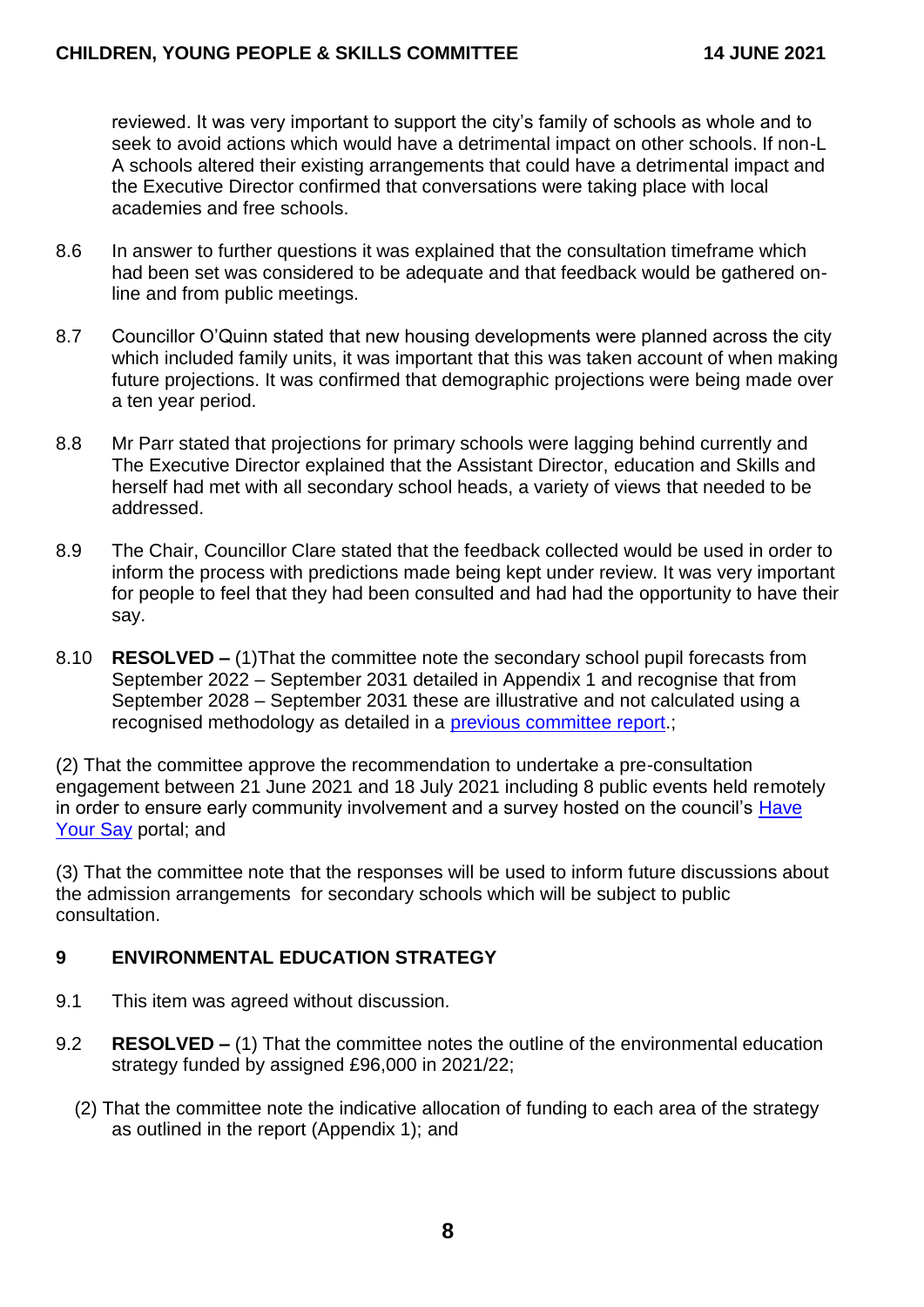(3) That the committee agree to receive a report at the CYP&S committee on the work undertaken as part of the Environmental Education Strategy no sooner than June 2022.

# **10 TRANS INCLUSION SCHOOLS TOOLKIT VERSION 4**

- 10.1 The Committee considered a report of the Executive Director, Families, Children and Learning the purpose of which was to obtain approval to the final version (4) of the Trans Inclusion Schools Toolkit. It was noted that this had been informed by the consultation process and accompanying equalities impact assessment.
- 10.2 The Partnership Adviser, Health and Wellbeing, Sam Beal was in attendance accompanied by Ryan Gyngell, Project Manager of Allsorts. The toolkit had first been disseminated to schools in 2013 and had been developed in partnership with Allsorts Youth Project and schools for support with a small number of children and young people who were saying that their gender identity did not align with their agenda assigned at birth. At a similar time the City's Trans Needs Assessment had also identified a further need for improving school practice in this area. The toolkit had been written to provide guidance to schools on how to support trans, non-binary and gender exploring children and young people.
- 10.3 The process by which had informed this version of the toolkit was set out in the report. Consultation on successive versions of the toolkit had led to significant changes. Version 4 provided helpful advice to meet the needs of this vulnerable group and would need to be supported by staff training and communications to parents and carers from September 2021. The toolkit would be subjected to a process of regular review and updates.
- 10.4 Councillor O'Quinn was pleased to note that wide ranging views and input had been sought and that there was an emphasis on acceptance and anti-bullying. It was hoped that this document would provide a beacon which could be utilised by other authorities.
- 10.5 Councillor Brown also welcomed the document acknowledging the hard work which had taken place to identify gaps and to engage with a diverse range of consultees.
- 10.6 It was noted that there had been challenges in carrying out the consultation process during the current pandemic but that notwithstanding that Teams consultations had taken place with 12 young people in addition to the other consultees.
- 10.7 In response to questions, the Legal Adviser to the Committee explained that the draft toolkit had been the subject of legal advice and review in relation to the legal framework referred to therein. It had carefully measured against Statutory, Government and other guidance and would be updated in the light of any changes to that. It was a large document which it was intended would be used sensitively on a case by case basis.
- 10.8 Louise Brown was in attendance representing the Youth Council, stating that the document had been welcomed by young people particularly as the consultation had sought to identify where there were gaps and to seek to ensure that appropriate support was in place. The approaches suggested to address micro aggression as well as direct bullying would be beneficial to all students.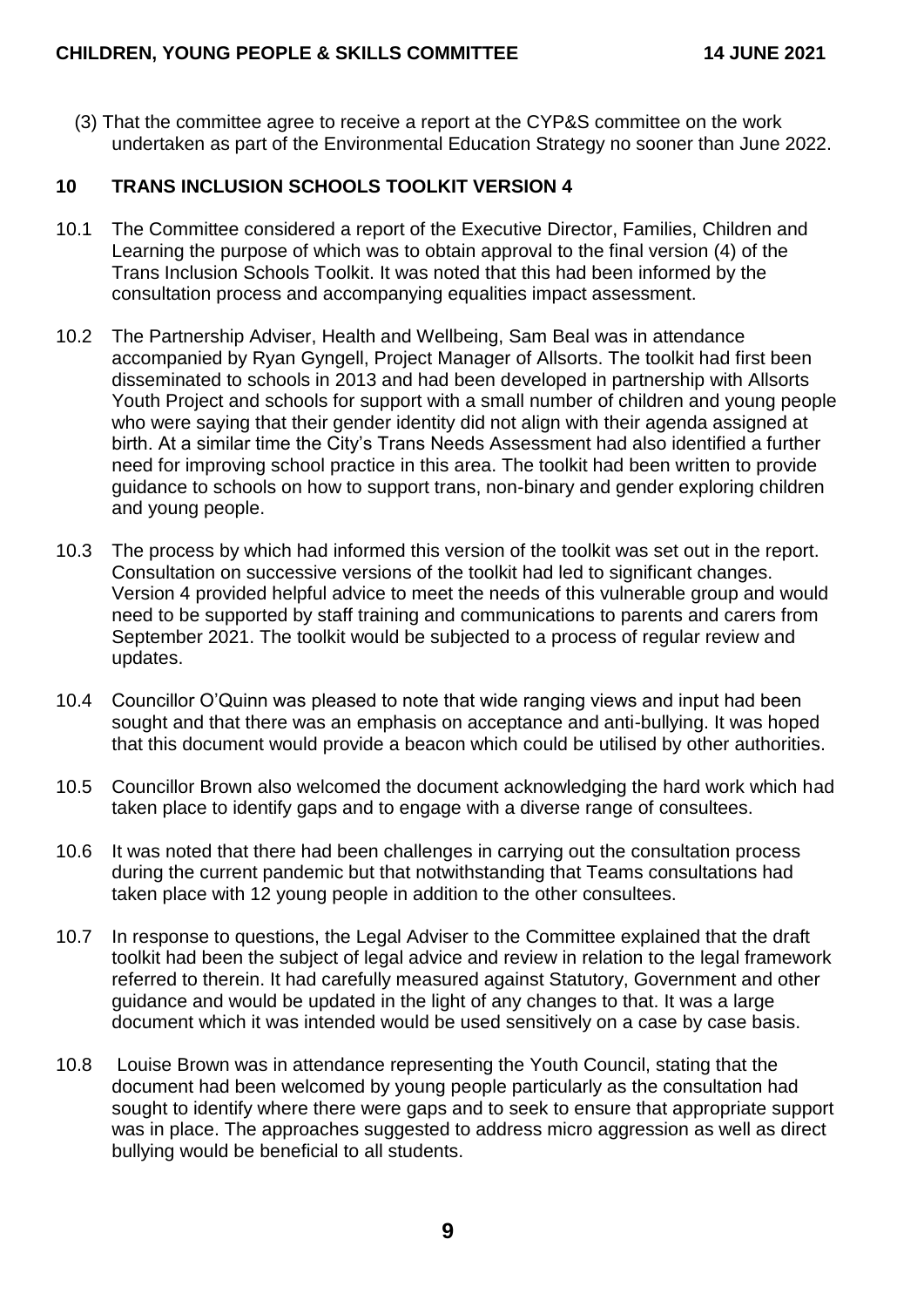- 10.9 The Chair, Councillor Clare stated that the council was seeking to promote sensitivity and understanding via a number of means for example by providing gender neutral toilets and wide-ranging advice.
- 10.10 **RESOLVED –** (1) That committee agree the guidance for dissemination to Brighton & Hove schools in September 2021: and

(2) That the Trans Inclusion Schools Toolkit should be reviewed on an annual basis or as necessary to consider feedback from school communities, and any updates required arising from changes to the law or relevant guidance.

## **11 EARLY HELP REVIEW AND DEVELOPMENT OF A CITY-WIDE STRATEGY TO SUPPORT CHILDREN, YOUNG PEOPLE, AND FAMILIES AT RISK OF DISADVANTAGE**

- 11.1 The Committee considered a report of the Executive Director of Families, Children and Learning which outlined the plans in place to develop a strategy to support children, young people and families at risk of disadvantage.
- 11.2 It was recognised that there were multiple factors creating and compounding issues of disadvantage for children, young people and families across the city, these often resulted in poorer educational, health and skills outcomes. Additionally, there were some of the city where levels of deprivation were significantly higher than others. The longer term impact of Covid for these families and communities was likely to be significant, particularly in relation to factors known to increase disadvantage, such as poverty, living conditions, unemployment, relationships, mental health and wellbeing.
- 11.3 Locally the council planned to lead multi a-agency review of early help with the aim of improving the coordination of services to improve the outcomes of disadvantaged families. This would include transforming the way data was shared across different services and organisations.
- 11.4 In answer to questions it was explained that the funding provided was not top-up funding and the sum of £25,000 referred to was as set out in the agreed budget. Councillor O'Quinn asked whether the company contracted was known to the Council. The Executive Director, Deb Austin confirmed that they had been used for the Adult Learning Disability Review. It was also confirmed that applications fir national funding had been made, a response regarding whether that had been successful.
- 11.5 Councillor Brown stated that she was very pleased that the Government were supporting this initiative and sought further clarification regarding how the available funds would be allocated in order to avoid unnecessary duplication and overlap. It was explained that co-production lay at the heart of this including active engagement with families and stakeholders as was digital transformation which was intended to improve data sharing across organisations. It was recognised that the pandemic had created additional challenges and that families in these vulnerable groups were disproportionately affected.